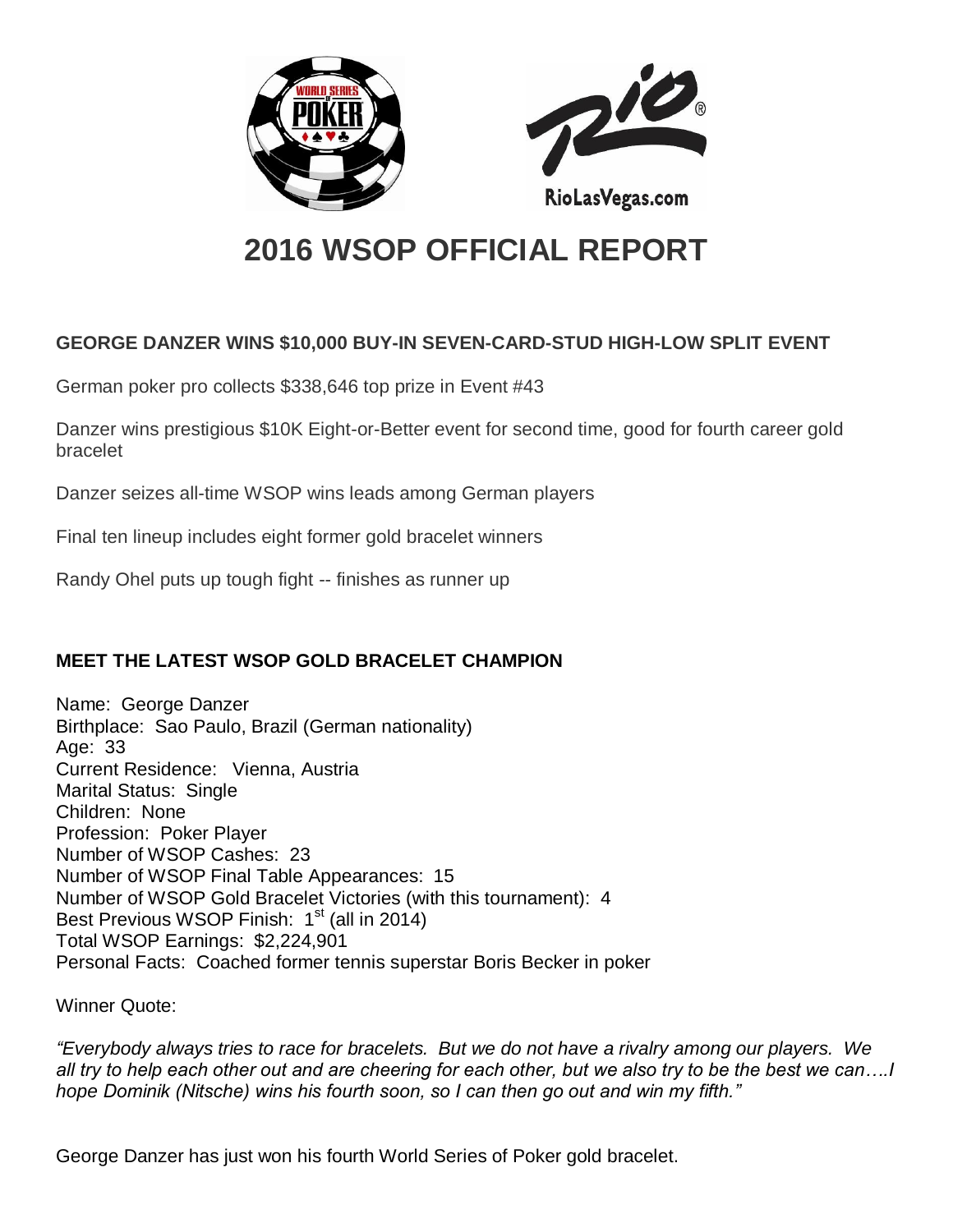The Brazilian-born poker pro of German decent now living in Vienna, Austria won the \$10,000 buy-in Seven-Card Stud High-Low Split tournament. The competition was played over three days and nights and just concluded on the ESPN main stage at the Rio in Las Vegas. Danzer won this prestigious title for the second time.

Danzer collected \$338,646 in prize money. This marked his 24th time to cash at the series, since his Las Vegas poker debut back in 2010. Danzer won on three previous occasions – first the \$10K Razz Championship in 2014. Next, he won the \$10K Seven-Card Stud High-Low Split Championship, also in 2014. Then, he won the Eight-Game Mix title at WSOP Asia-Pacific, later in 2014.

"It's not like you win three (WSOP victories) every year. That's tough to do," Danzer said afterward. "Last year was a brick year for me, so this is becoming a much better year, so far."

Danzer won his latest victory by coming out on top among a final ten lineup loaded with gold bracelet winners – including David Benyamine, Justin Bonomo, David Grey, Eli Elezra, Scott Clements, Randy Ohel, Todd Brunson, along with Danzer. For those keeping track, that's eight out of ten seats with prior WSOP titles. Esther Taylor-Brady, fresh off 10th and 11th place finishes within the past week, along with Roland Israelashvili (eight cashes at this year's series) rounded out the formidable Day Three starting lineup.

It was the craziest final table I've been to – that's for sure," Danzer said.

On the third day of play, there was considerable movement among the top ten during the finale. The chip lead changed several times. Justin Bonomo was in the lead during the first few hours. Then, Todd Brunson seized command. However, he couldn't hold the lead, and was replaced in the later stages of the tourney by Danzer. Later, Bonomo regained the lead again and the whirlwind of chip leads swung with what seemed to be each and every hand.

The most thrilling part of the tournament took place when action was three-handed between Danzer, Ohel and Bonomo. The trio traded chips back and forth for four hours, with each player assuming a commanding position at one point until Danzer emerged with the clear advantage.

"When it got short-handed, it got crazy. Eight-or-Better becomes a game of lots of re-steals," Danzer explained. "It's easy to lose the overview. Sometimes, you just have to look at your hand and hope it's the best at some point."

After Bonomo was eliminated in third place, the ultimate moment of triumph came when the threetime champ scooped the final pot of the tournament against Ohel who finished as the runner up. By this time, the betting limits were so high (less than 30 bets on the table between both players) that just a hand or two could have changed the final outcome. However, Danzer did admit that some of his previous experience in the same spot two years ago proved useful during the later stages of this tournament.

With the victory, Danzer becomes the all-time winningest German player in history at the WSOP. He had been tied with Dominik Nitsche coming into this event, with three wins. Overall, German poker players have now won 26 gold bracelets in the 47-year history of the series.

"Now that I have won this tournament twice, I feel more comfortable to play it again," Danzer said. "I think I'm a favorite over the field. But I wouldn't say I am one of the best because there are so many players that play high-stakes who are ahead of me. But I am doing fine because tournament strategy is a little bit different."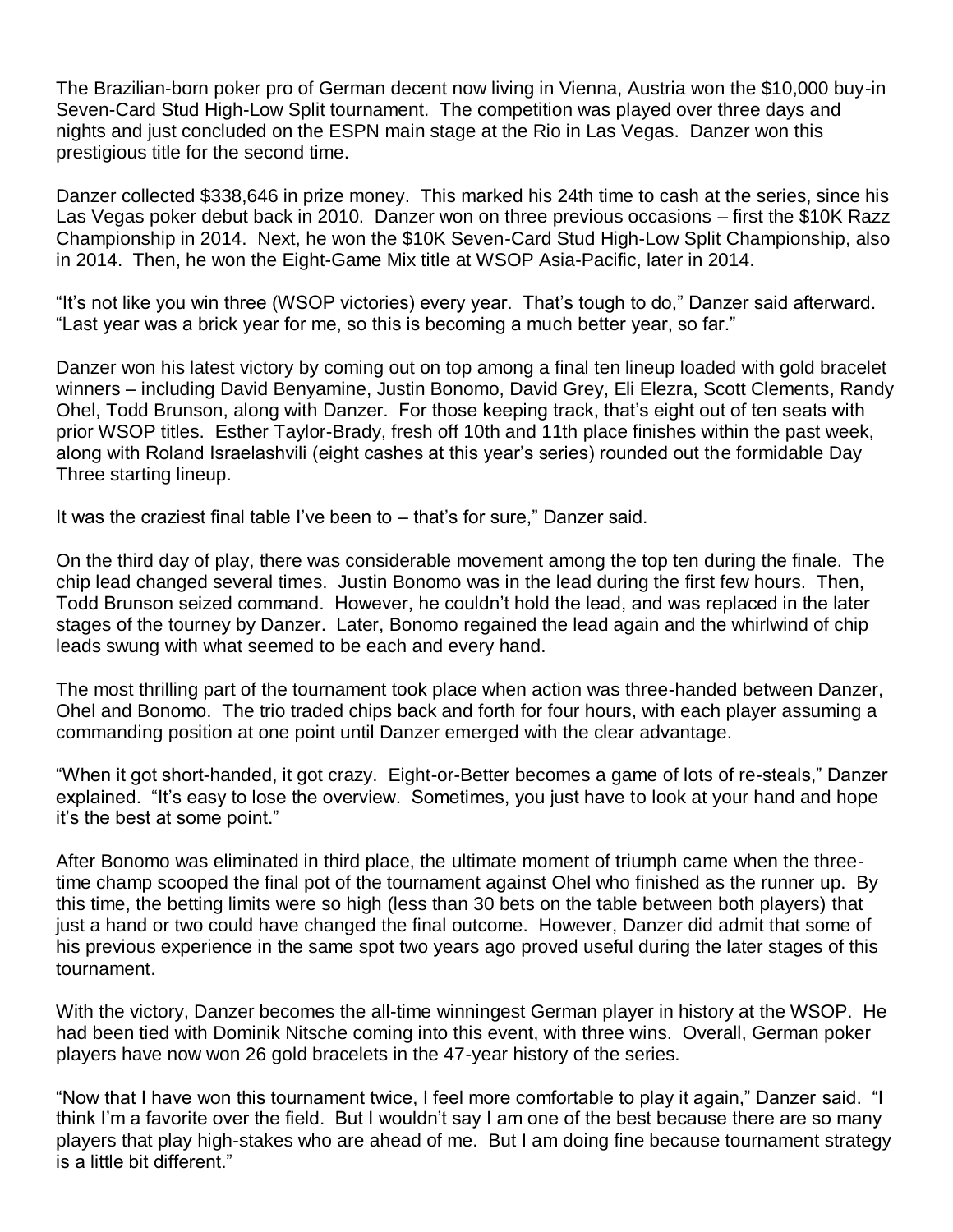This tourney attracted 136 entrants which created a prize pool totaling \$1,278,400. The top 21 finishers collected prize money.

Aside from the winner, here's a brief report of the other top finishers who made the final table:

**Second Place:** Randy Ohel, from Las Vegas, NV put up a tough fight, but finished as the runner up. This was his 25<sup>th</sup> time to cash at the series. His \$209,302 payout put him over \$1.2 million in WSOP earnings, to date. Although he's yet to win a title this year, Ohel has still posted some remarkable numbers – including a  $2^{nd}$ ,  $3^{rd}$ ,  $4^{th}$  and  $8^{th}$ .

**Third Place:** Justin Bonomo, from Glendale, CO has enjoyed two close calls with first place, coming in second in the \$1,500 buy-in HORSE tourney and now taking third place in this latest competition. The former gold bracelet winner (2014) now has 38 cashes at the series to go along with close to \$2.8 million in career earnings. Third place paid out \$148,601.

**Fourth Place:** Esther Taylor-Brady, from the Philadelphia area, cashed in fourth place. This was her fourth time to make a deep run at this year's series. She's now improved with each cash, finishing  $32^{nd}$ , 11<sup>th</sup>, 10<sup>th</sup> and now 4<sup>th</sup>. This was her deepest run yet in a WSOP event. She also picked up her richest WSOP-related finish, which came to \$107,551. Taylor-Brady came in second in a WSOP Circuit Championship back in 2008, which also paid out six figures.

**Fifth Place:** Todd Brunson, from Las Vegas, NV made another deep run at this year's series. He made his second final table in 2016, which paid  $$79,381$ . This marked Brunson's  $50<sup>th</sup>$  in-the-money finish at the WSOP. He won a gold bracelet back in 2005 in an Omaha High-Low Split event.

**Sixth Place:** Eli Elezra, from Las Vegas, NV has cashed six times in 2016, but he's not been able to win what would have been a fourth gold bracelet. This was his 48<sup>th</sup> cash at the WSOP. Elezra, a top high-stakes cash game player and popular pro in local card rooms, made \$59,773 for this effort.

**Seventh Place:** Scott Clements, from Mt. Vernon, WA is a high-low split specialist who has quite a track record in Omaha tourneys. Two of his three gold bracelets were in various forms of Omaha. He has also posted six second-place finishes in WSOP events. Clements, now with 49 cashes and more than \$2.8 million in career earnings, pocketed \$45,935.

**Eighth Place:** David Grey, from Henderson, NV has won two gold bracelets, in 1999 and 2005 respectively. He's also cashed 18 times at the series. His second final table appearance of this year's series paid out \$36,044.

This was the 43<sup>rd</sup> official event on this year's schedule. This leaves 26 gold bracelet events still to be played at the 2016 WSOP.

### **OTHER NOTABLE IN-THE MONEY FINISHERS:**

Roland Israelashvili cashed for the 59<sup>th</sup> time at the WSOP, coming in 9<sup>th</sup>. He currently ranks second all-time as the player with most in-the-money finishes without a WSOP victory.

David Benyamine, a gold bracelet winner (2008), finished in 10<sup>th</sup> place.

Mike Leah, a gold bracelet winner (2014 WSOP APAC), finished  $12<sup>th</sup>$